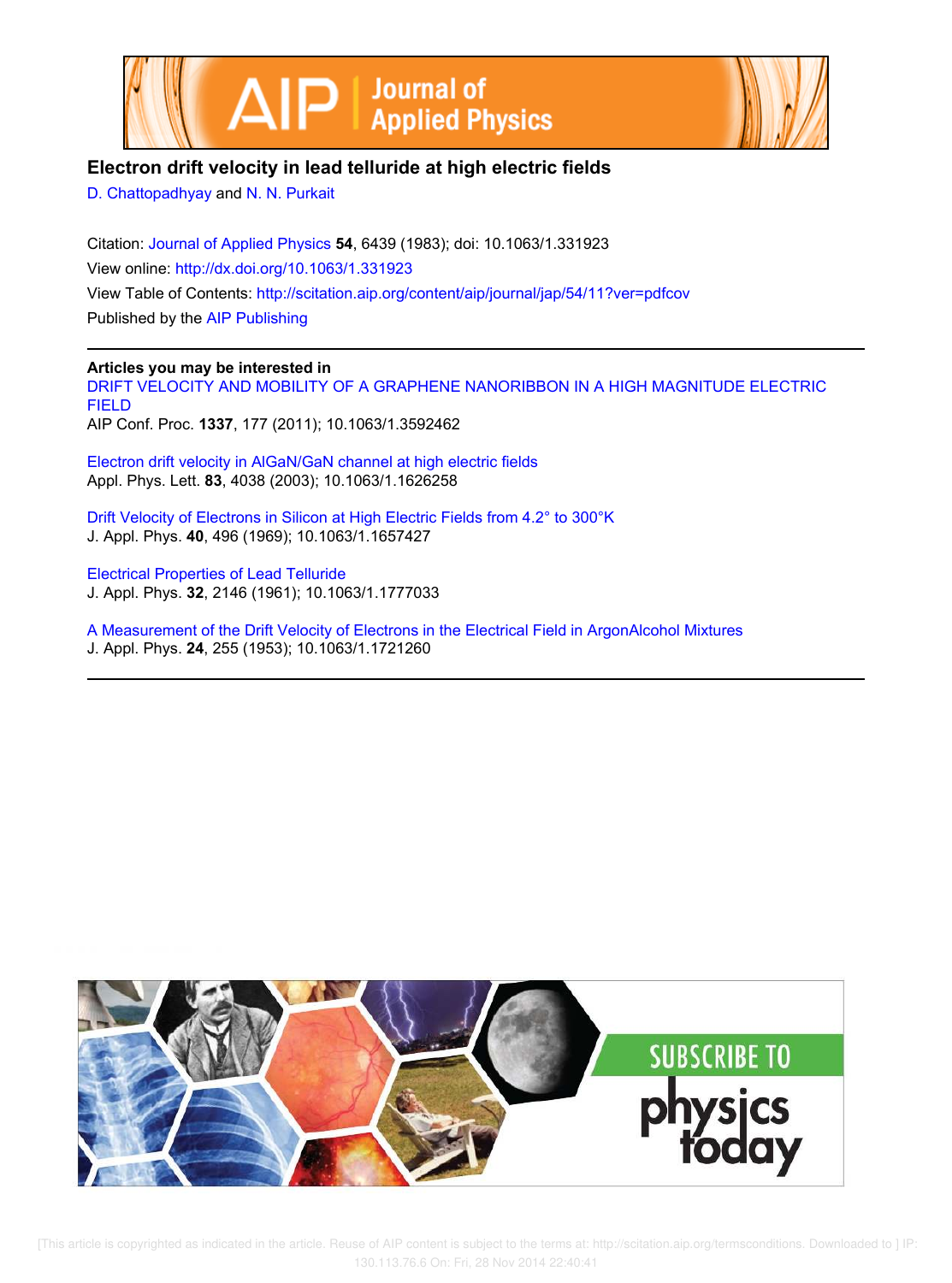# **Electron drift velocity in lead telluride at high electric fields**

D. Chattopadhyay and N. N. Purkait

*Institute of Radio Physics and Electronics,* 92 *Acharya PrafuUa Chandra Road, Calcutta-7()()()()9, India* 

(Received 23 February 1983; accepted for publication 7 April 1983)

Hot electron drift velocity in PbTe at 77 K is calculated by the Monte Carlo method up to a field of 3 kV/cm. The nonparabolic anisotropic nature of the band structure and scattering by polar optic, defonnation potential acoustic, and intervalley phonons are incorporated. The anisotropy in the velocity field characteristics is studied by considering fields parallel to the  $(100)$  and  $(110)$ directions. The calculated results are in good agreement with the experimental data in the prebreakdown region. Contrary to a previous result, no negative differential resistance is found to appear in the breakdown region considering transport in the *L* valleys only.

PACS numbers: 72.20.Ht, 72.80.Jc, 72.20.Dp

### I. **INTRODUCTION**

Hot electron transport in lead telluride has received the attention of several investigators. St.-Onge *et al.*<sup>1,2</sup> experimentally observed a decrease in mobility with increasing field; beyond a field of about  $1 \text{ kV/cm}$  at 77 K, an electrical instability was found and attributed to simultaneous impact ionization and self-pinching of an electron-hole plasma. Subsequent experiments indicated the movement of high-field domains through the samples in the region of the instability.3-5 Although the electron drift velocity showed a marked anisotropy for different directions of the applied field, the threshold field for instability and the appearance of highfield domains were not influenced by such orientations of the field. $6,7$ 

The presence of high-field domains favors the occurrence of a negative differential resistivity in the region of avalanche breakdown in PbTe. A negative differential resistivity was indeed obtained in a theoretical calculation by Harris and Ridley, $^8$  considering the nonparabolicity of the  $L$ valleys of the PbTe conduction band. These calculations were, however, approximate since a displaced Maxwellian distribution function was used and the effect of nonparabolicity was overestimated by excluding the admixture of wave functions in the scattering probabilities. Later calculations of Ferry,<sup>9</sup> using an iterative integral technique, do not show any negative differential resistivity up to a field of 1.6 kV/ cm. Unfortunately, these calculations are not extended to higher fields, so that it is not clear if a negative differential resistivity appears at somewhat higher fields. Also, the anisotropy in the velocity-field curve has not been studied.

In this paper, we report Monte Carlo calculations of hot electron drift velocity in PbTe at 77 K. The relevant scattering mechanisms, the nonparabolicity of the *L* valleys of the conduction band, and the admixture of wave functions in the scattering rates are incorporated. Calculations are done over  $0-3$  kV/cm, a range of field strengths much higher than that considered before. It is thus possible to assert whether a negative differential resistivity may appear by considering the *L*  valleys only. The anisotropy of the velocity-field characteris- . tics is also theoretically studied here for the first time. In the following, we first discuss the band structure, the scattering mechanisms and the Monte Carlo procedure for the anisotropic bands in PbTe. The calculated results are then given and discussed in the light of experiments.

### II. **BAND STRUCTURE AND SCATTERING PROCESSES**

The conduction and the valence band extrema in PbTe occur at the *L* point in the wave-vector space. The conduction band is nonparabolic and the constant energy surfaces are ellipsoids, the energy dispersion relation being<sup>10</sup>

$$
\frac{\hbar^2}{2} \left( \frac{k_i^2}{m_i} + \frac{k_i^2}{m_i} \right) = E(1 + \alpha E) = \gamma(E)
$$
 (1)

where  $\hbar$  is Planck's constant divided by  $2\pi$ ,  $k_1$  and  $k_2$  are the longitudinal and the transverse components of the wave vector **k** of a carrier with energy E,  $m_l$  and  $m_t$  are the longitudinal and the transverse band-edge effective masses, and  $\alpha$  is the inverse of the energy gap, *E<sup>g</sup> •* Using the principal axes of the ellipsoidal constant energy surfaces as the axes of coordinates, we transform the vector  $k$  into the vector  $k^*$  by means of the relationship

$$
k_{\alpha}^* = \left(\frac{m_0}{m_\alpha}\right)^{1/2} k_\alpha.
$$
 (2)

Here  $m_0$  is the free electron mass;  $\alpha = x, y, z; m_x = m_l$ , and  $m_v = m_z = m_t$ . Equation (1) then reduces to

$$
\frac{\hbar^2 k^*}{2m_0} = \gamma(E),\tag{3}
$$

so that the constant energy surfaces are spherical in k\* space.

We consider here polar optic phonon scattering, deformation potential acoustic scattering and intervalley scattering by a first-order interaction. Transitions between the *L*point band edges via the zero-order interaction are forbidden by selection rules.<sup>11</sup> In a nonparabolic band, the scattering rate is multiplied by an overlap factor representing the admixture of wave functions. The transport coefficients are, however, found to be insensitive to the exact form of the overlap factor. 12.13 In fact, typical calculations show that the use of the overlap factor appropriate<sup>14</sup> for GaAs gives results which agree very closely with those obtained with the exact overlap factor<sup>15</sup> for PbTe. One may thus safely use the GaAs like overlap factor. Expressions using such factors for spherical constant energy surfaces have been developed in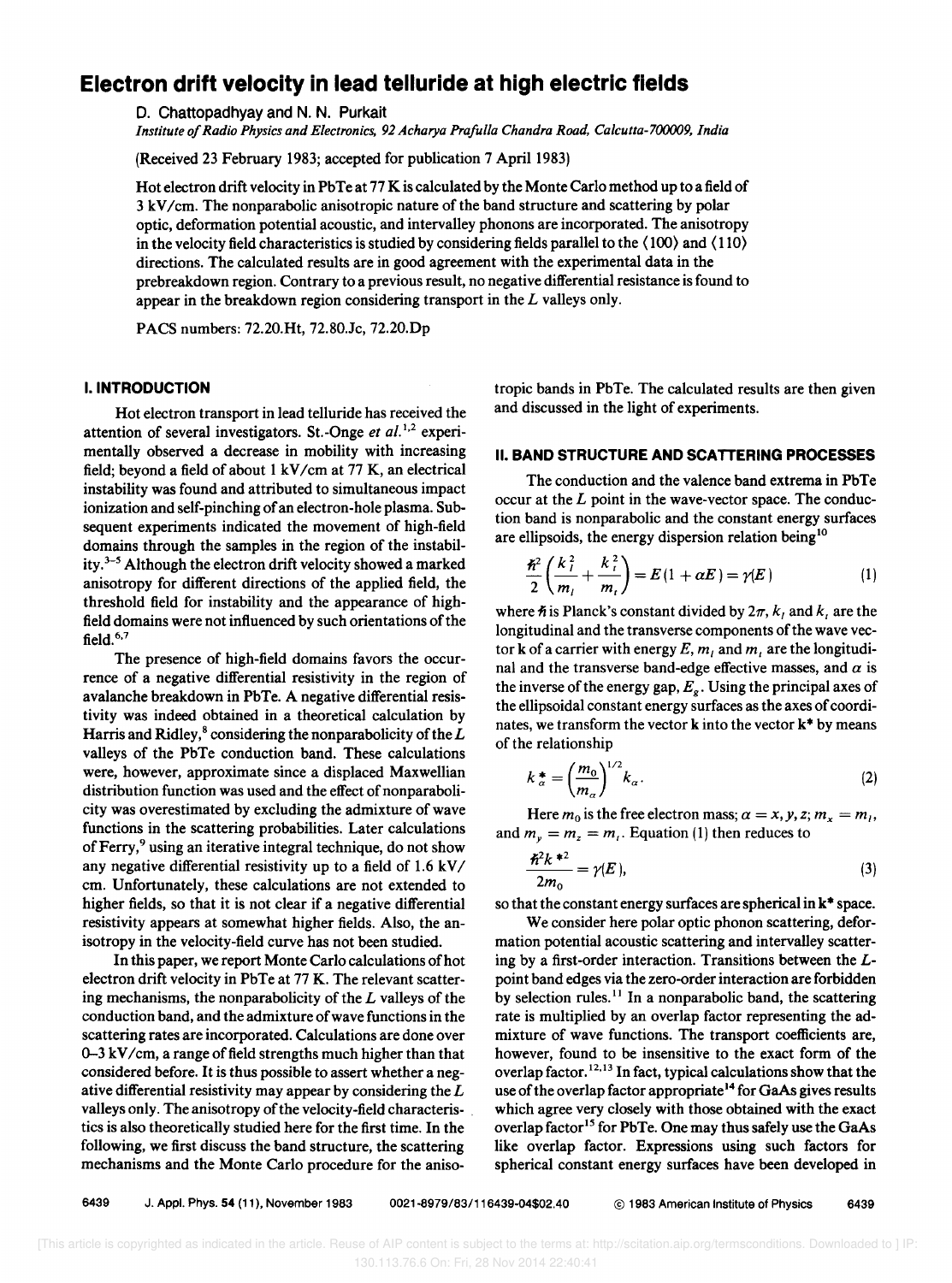the literature. 14 The effect of electron screening in PbTe at low fields has been found to be small.<sup>15</sup> At large electric fields, this effect is further reduced and is hence neglected in our analysis. These approximations lead to simplified and manageable expressions, reducing the computing time.

The scattering rate from the state k, required in the Monte Carlo calculations, is obtained by considering the transition rate from state k to state k' and summing over all k'. For ellipsoidal constant energy surfaces, this is done by transforming from k space to  $k^*$  space with the aid of Eq. (2). If the anisotropy is not large, the scattering rate for polar optic phonon scattering is found to be given by Eq. (2.10) of Ref. 14 with  $m^*$  replaced by the density-of-states mass  $m_d$  $= (m_i^2 m_i)^{1/3}$ . This result is also supported by Olechna and Ehrenreich.<sup>16</sup> In conformity with previous treatments,<sup>10,15</sup> acoustic scattering is described by an average deformation potential which replaces the directional dependent combination of shear and dilation deformation potentials.<sup>17</sup> The acoustic scattering rate is then given by Eq. (2.19) of Ref. 14 with  $m^*$  replaced by  $m_d$ .

The transition rate from k in valley *i* to k' in valley *j* due to first order intervalley scattering is given by  $18$ 

$$
S_{ij}(\mathbf{k},\mathbf{k}') = \frac{2\pi}{\hbar} B_{ij}(\mathbf{k},\mathbf{k}') \Big( N_{ij} + \frac{1}{2} \mp \frac{1}{2} \Big) \times \delta [E_j(\mathbf{k}') - E_i(\mathbf{k}) \mp \hbar \omega_{ij}], \tag{4}
$$

where the  $+$  and  $-$  signs refer respectively to emission and absorption of phonons, and

$$
B_{ij}(\mathbf{k},\mathbf{k}') = \frac{D_1^2 \hbar q^2}{2V \rho \omega_{ij}} Z_j G_{ij}(\mathbf{k},\mathbf{k}').
$$
 (5)

Here  $N_{ii}$  is the phonon occupation number,  $\omega_{ii}$  is the phonon angular frequency,  $D_1$  is the first-order interaction potential, *q* is the phonon wave vector, *V* is the crystal volume,  $\rho$  is the mass density,  $Z_i$  is the number of valleys of type *j*, and  $G_i(\mathbf{k}, \mathbf{r})$ k') is the overlap factor. Now, q can be taken to be a constant, being nearly equal to  $K_{ij}$ , the wave vector separating the bottom of the valleys *i* and *j*. We may thus write  $D_1 q \simeq D_1 K_{ii}$  $= D<sub>I</sub>$ , where  $D<sub>I</sub>$  is a deformation potential constant for intervalley scattering. For not too large anisotropy, the intervalley scattering rate is then given to a good approximation by

$$
\lambda_{ij}(\mathbf{k}) = Z_j \frac{D_j^2 m_d^{3/2}}{\sqrt{2} \pi \rho \omega_{ij} \hbar^3} \left[ 1 - \alpha (2E \pm \hbar \omega_{ij}) \right] \times \gamma^{1/2} (E \pm \hbar \omega_{ij}) \left[ 1 + 2\alpha (E \pm \hbar \omega_{ij}) \right] \times \left( N_j + \frac{1}{2} \mp \frac{1}{2} \right), \tag{6}
$$

where the upper and the lower signs hold for absorption and emission processes, respectively.

#### III. **THE MONTE CARLO PROCEDURE**

In the Monte Carlo method, random numbers are generated to determine the time in which an electron drifts freely in an applied field, the scattering mechanism terminating the free flight, and the final state of the electron after scattering. For spherical constant energy surfaces, the process is

described in detail by Fawcett *et af.* 14 For ellipsoidal constant energy surfaces, it is convenient to transform to k\* space and then follow the same general procedure as for spherical energy surfaces.

Let  $F_x$ ,  $F_y$ , and  $F_z$  be the components of the applied electric field F along the principal axes of the ellipsoidal constant energy surfaces of a particular valley. We make the transformation

$$
F_{\alpha}^{*} = \left(\frac{m_0}{m_{\alpha}}\right)^{1/2} F_{\alpha} \quad (\alpha = x, y, z). \tag{7}
$$

The effective field  $F^*$  in the particular valley under consideration is then given by

$$
F^* = [F_x^{*2} + F_y^{*2} + F_z^{*2}]^{1/2}
$$
  
=  $F\left[\left(\frac{m_0}{m_l}\right)\cos^2\beta + \left(\frac{m_0}{m_l}\right)\sin^2\beta\right]^{1/2}$ , (8)

where  $\beta$  is the angle between F and the direction of  $m<sub>l</sub>$ , i.e., the axis of revolution of the ellipsoidal constant energy surfaces.

The equation of motion of an electron in  $k^*$  space is

$$
\hbar \frac{d\mathbf{k}^*}{dt} = e\mathbf{F}^*,\tag{9}
$$

where *e* is the electron charge. The electron trajectories in  $k^*$ space are simulated in the same way as described in Ref. 14 for k space by generating random numbers.

. Equation (9) shows that the total time spent by the electron in a particular valley (say, *i)* is

$$
T_i = \frac{\hbar}{eF^*} \sum (k_{2\mu}^* - k_{1\mu}^*), \qquad (10)
$$

where  $k_{1\mu}^*$  and  $k_{2\mu}^*$  are the initial and the final components of  $k^*$  along  $F^*$  for a particular free flight, and  $\Sigma$  represents summation over all free flights in valley *i.* The electron population in valley *i* is proportional to the time *T<sup>i</sup> •* 

The drift velocity of the electron for valley *i* in k\* space is

$$
\overline{v}^* = \sum \frac{1}{\hbar} \int_{k \frac{1}{t_{\mu}}}^{k \frac{1}{2\mu}} \frac{\partial E}{\partial k \frac{1}{\mu}} dk_{\mu}^* / \sum \int_{k \frac{1}{t_{\mu}}}^{k \frac{1}{2\mu}} dk_{\mu}^* \n= \frac{1}{\hbar} \sum \frac{\sum (E_2 - E_1)}{(k \frac{1}{2\mu} - k \frac{1}{t_{\mu}})},
$$
\n(11)

where  $E_1$  and  $E_2$  are the initial and the final energies for a particular flight and the summation is over all free flights within the valley. Since  $\bar{v}^*$  is in the direction of  $\mathbf{F}^*$ , the components of the actual drift velocity along the principal axes of the ellipsoidal constant energy surfaces for the valley are

$$
\overline{v}_{\alpha} = \overline{v}_{\alpha}^* \left(\frac{m_0}{m_{\alpha}}\right)^{1/2} = \overline{v}^* \left(\frac{m_0}{m_{\alpha}}\right) \frac{F_{\alpha}}{F^*} \quad (\alpha = x, y, z). \tag{12}
$$

Using Eq. (8) the drift velocity in valley *i* along F is found to be

$$
\bar{v}_i = \bar{v}^* \bigg[ \bigg( \frac{m_0}{m_i} \bigg) \cos^2 \! \beta + \bigg( \frac{m_0}{m_i} \bigg) \sin^2 \! \beta \bigg]^{1/2} . \tag{13}
$$

The overall drift velocity is

$$
v_d = \frac{\sum n_i \bar{v}_i}{n} = \frac{\sum T_i \bar{v}_i}{T},
$$
\n(14)

D. Chattopadhyay and N. N. Purkait 6440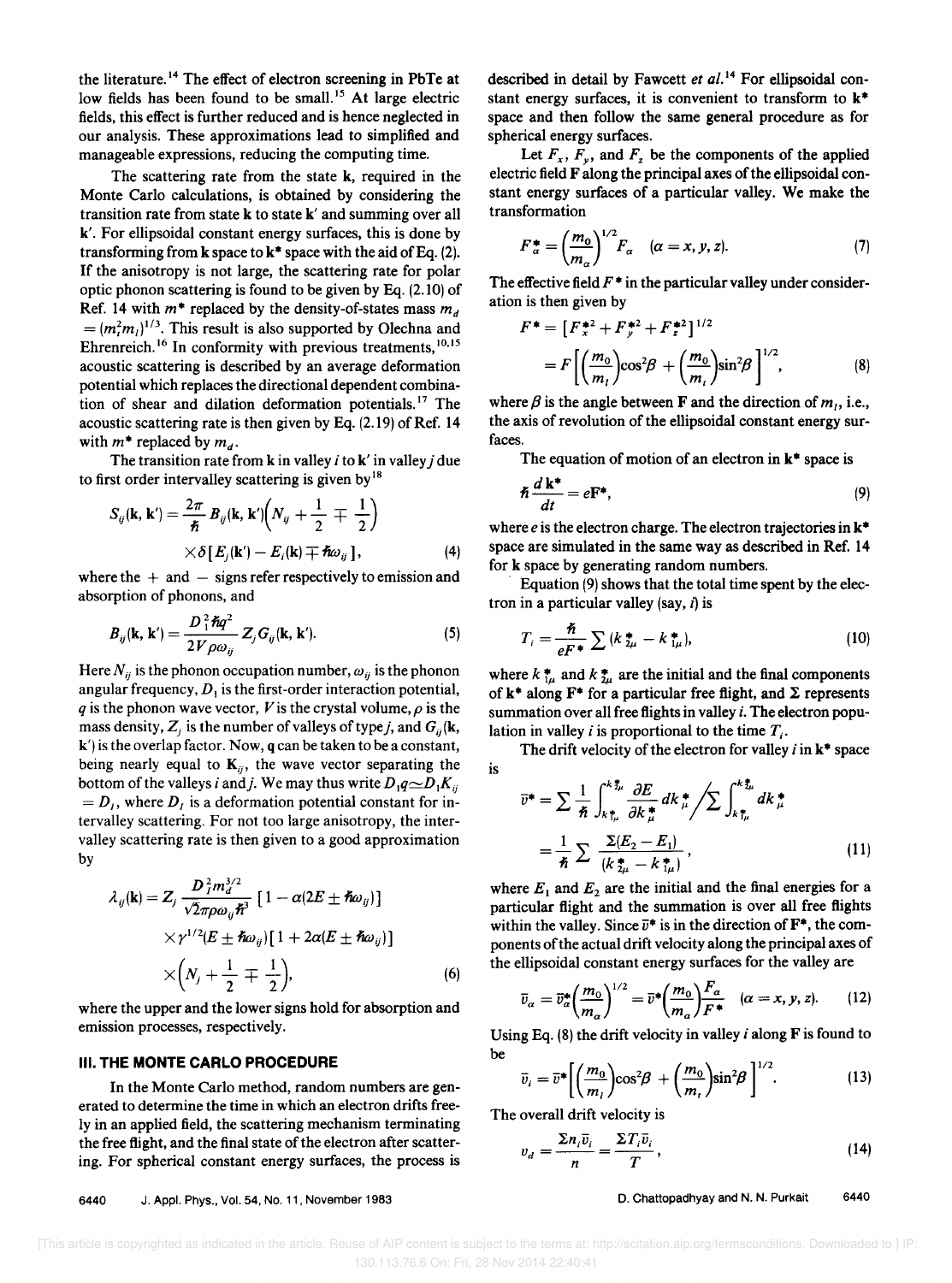#### TABLE I. Material constants of PbTe.

| Name of constant                                            | Value                          |
|-------------------------------------------------------------|--------------------------------|
| Longitudinal band-edge effective<br>mass, $mi$              | $0.2766$ <i>m</i> <sub>o</sub> |
| Transverse band-edge effective<br>mass, m,                  | $0.0267m_0$                    |
| Band gap, $E_a$                                             | $0.21 \text{ eV}$              |
| Optic phonon energy, $\hbar\omega_0$                        | $0.0136 \text{ eV}$            |
| Static dielectric constant, $K_0$                           | 925                            |
| High-frequency dielectric<br>constant, $K_{\infty}$         | 37                             |
| Intervalley phonon energy, $\hbar\omega_{ii}$               | 0.0105 eV                      |
| Average intervalley deformation<br>potential constant, $DI$ | $1.6\times10^8$ eV/cm          |
| Mass density, $\rho$                                        | $7.9$ g/cm <sup>3</sup>        |
| Velocity of sound, u                                        | $3 \times 10^5$ cm/sec         |
| Acoustic deformation<br>potential, $\mathcal{Z}_{ac}$       | 20 eV, 10 eV                   |

where  $n_i$  is the electron population in valley i, n is the total concentration of electrons,  $T$  is the total time in which the electron motion is simulated, and the summation is over all the valleys.

#### IV. NUMERICAL RESULTS AND DISCUSSION

The values of the material constants of PbTe are listed in Table I. The values of the longitudinal and the transverse



FIG. 1. Electron drift velocity vs electric field in PbTe at 77 K. The solid curves give the calculated values for field in the (100) direction for two values of the acoustic deformation potential  $\mathcal{Z}_{ac}$ : 20 eV (Curve a) and 10 eV (Curve b). The dotted curve gives calculated results for field along the (110) direction for  $\mathcal{Z}_{ac} = 20$  eV. The vertical bars indicate scatter in the experimental data.

effective masses, the band gap, and the static and high-frequency dielectric constants are taken from a recent review on lead salts by Schlicht and Nimtz.<sup>19</sup> These authors have collected the values from a large number of sources and have discussed their variation with temperature. The values given in Table I are the best known values at 77 K, the temperature for which the calculations are done here. The uncertainty in the value of the static dielectric constant,  $K_0$ , is the largest; however, as  $K_0$  is at least an order of magnitude larger than the high-frequency dielectric constant.  $K_{\infty}$ , the effect of such uncertainty on the scattering is quite small. The average intervalley deformation potential constant is given a value identical to that for germanium.<sup>20</sup> Ravich et al.<sup>21</sup> have shown from the analysis of various transport coefficients that the acoustic deformation potential,  $\mathcal{F}_{ac}$ , would be 24 eV. Recent studies<sup>15</sup> of free carrier absorption have indicated a lower value of about 15 eV for  $\mathcal{Z}_{ac}$ . Inclusion of intervalley scattering would lower this value further. We report here calculations for two values of  $\mathcal{F}_{ac}$ , namely, 20 and 10 eV. The values of the other material constants given in Table I are taken from Ref. 21.

The calculated drift velocities for fields parallel to the  $(100)$  and  $(110)$  directions are shown in Fig. 1. Reducing the acoustic deformation potential by a factor of 2 is found to enhance the calculated drift velocity by about 9% at a field of 1 kV/cm and 14% at a field of 3 kV/cm. This sort of behavior is expected since acoustic scattering is more important at large fields. The drift velocities for field parallel to the  $(110)$  direction are lower than those for field parallel to the  $\langle 100 \rangle$  direction. When the elastic field is along the  $\langle 100 \rangle$ direction, all the  $L$  valleys are equivalent and there is no net transfer of electrons among them. On the contrary, when the field is in the [110] direction, the [111] and  $\overline{111}$ ] valleys form one set, and the  $[1\overline{1}1]$  and  $[1\overline{1}1]$  valleys form another set of equivalent minima. The former set of equivalent minima are cooler and there will be a net transfer of electrons into them at high fields. This repopulation of electrons causes a reduction of the average drift velocity, as shown in Fig. 1.

In Fig. 1 we also include the experimental data of different authors<sup>1-4</sup> up to about 1.3 kV/cm. At higher fields an instability is reported to appear in the samples. It has been suggested that the scatter in the data shown in Fig. 1 may be due to different degrees of strain in the samples.<sup>9</sup> The agreement between the experimental data and our calculations is found to be quite good. The scatter in the experimental data on the anisotropy of the velocity-field curve is also large.<sup>6,7</sup> Our results are found to agree within a few per cent with the lowest values of the measured ratio<sup>6,7</sup> between the (100) and the  $\langle 110 \rangle$  drift velocities.

Our calculations exhibit no negative differential resistance even up to a field of  $3 \, \text{kV/cm}$ . The propagation of high field domains at fields larger than about 1 kV/cm in the samples cannot therefore be explained by considering the  $L$ valleys only. This is contrary to the results of Harris and Ridley.<sup>8</sup> Clearly, other sources of negative differential resistivity have to be explored: Such sources include scattering into the higher lying conduction band minima or into the impurity states associated with these minima. Calculations